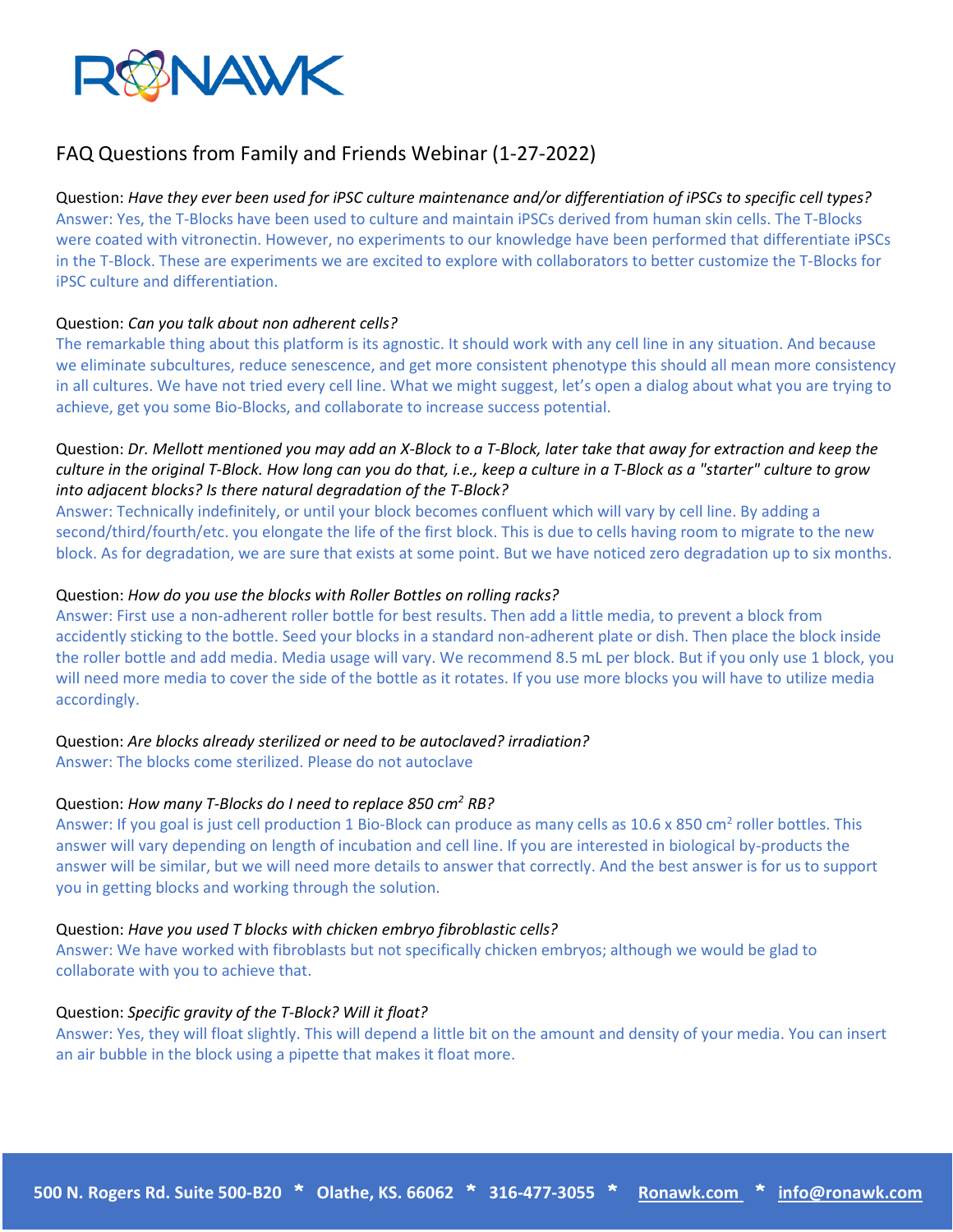

Question: *Have you tested for genetic drift head-to-head (i.e., T75 vs Ronawk block)? It seems like your technique would allow for a lower passage number and less mutation. Definitive evidence of this would be a very critical piece of data.* Answer: Yes, we have, and you are correct. There is only ever one passage. There is significantly less genetic drift. And there is significantly less mutation. Answers to this question will vary by cell line and the best test is for you to start using the blocks and optimize for your research/process. Also consider we have not tested every cell line. For best results try the Bio-Blocks and how they apply to your specific research.

#### Question: *Can imaging be performed on the blocks?*

Answer: Yes. See this link here taken on a confocal[. https://youtu.be/HnBE8tPeI0w](https://youtu.be/HnBE8tPeI0w)

#### Question: *Can you stack in z-direction, e.g., create a combined block of 2x2x2 cm³?*

Answer: Not with the current blocks we offer, but in the future, we plan to enable blocks to be stacked in the Zdirection.

Question: *Nanovesicles/ exosomes production can be done using bio blocks.* Answer: Yes.

# Question: *Can we look at the T-blocks under the microscope like you would say a T300 flask? Or is there a better way to image cell growth progress?*

Answer: Yes, you can look at the blocks through a flask on most microscopes. But due to the neck of flasks it is sometimes hard to get the blocks out. We recommend plates, dishes, or a product like TPP's re-closable flask over the traditional T25/T75/etc.

Question: *Is there any sort of early indicator if there's a blockage in the microchannels (other than media pH)?* Answer: Yes, when you pipette liquid through, and it pour out the top there is blockage. The liquid should travel through the block like a sieve.

Question: *Can you grow lymphocyte, macrophages, or dendritic cells in T-block? If yes, for how long?* Answer: There is no reason you should not be able to grow lymphocytes, macrophages, or dendritic cells. We have not grown any of these cell types yet but are excited to collaborate with you on growing these cell types.

# Question: *How do you change media with different small molecules growth factors at different stages of cell differentiation?*

Answer: Just like you would with any cell culture. You just aspirate media from the side of the well, and if you need to clear out media from the inside one of the blocks, simply flush PBS through the block by gently pipetting from the top of the block. Aspirate the residual PBS and add fresh media to the side of the well and submerge the block.

### Question: *Is there a concern for Mycoplasma?*

Answer: No. The Blocks come completely sterilized.

### Question: *Does the same apply for endotoxins?*

Answer: We believe this is a follow up to the mycoplasma question. If that is the case, then there are no endotoxins in the Blocks. If not, please reach out so we can better understand your concerns.

#### Question: *How do you monitor contamination or lack thereof?*

Answer: By monitoring the media pH, the surfaces of the Block, and testing the spent media for mycoplasma.